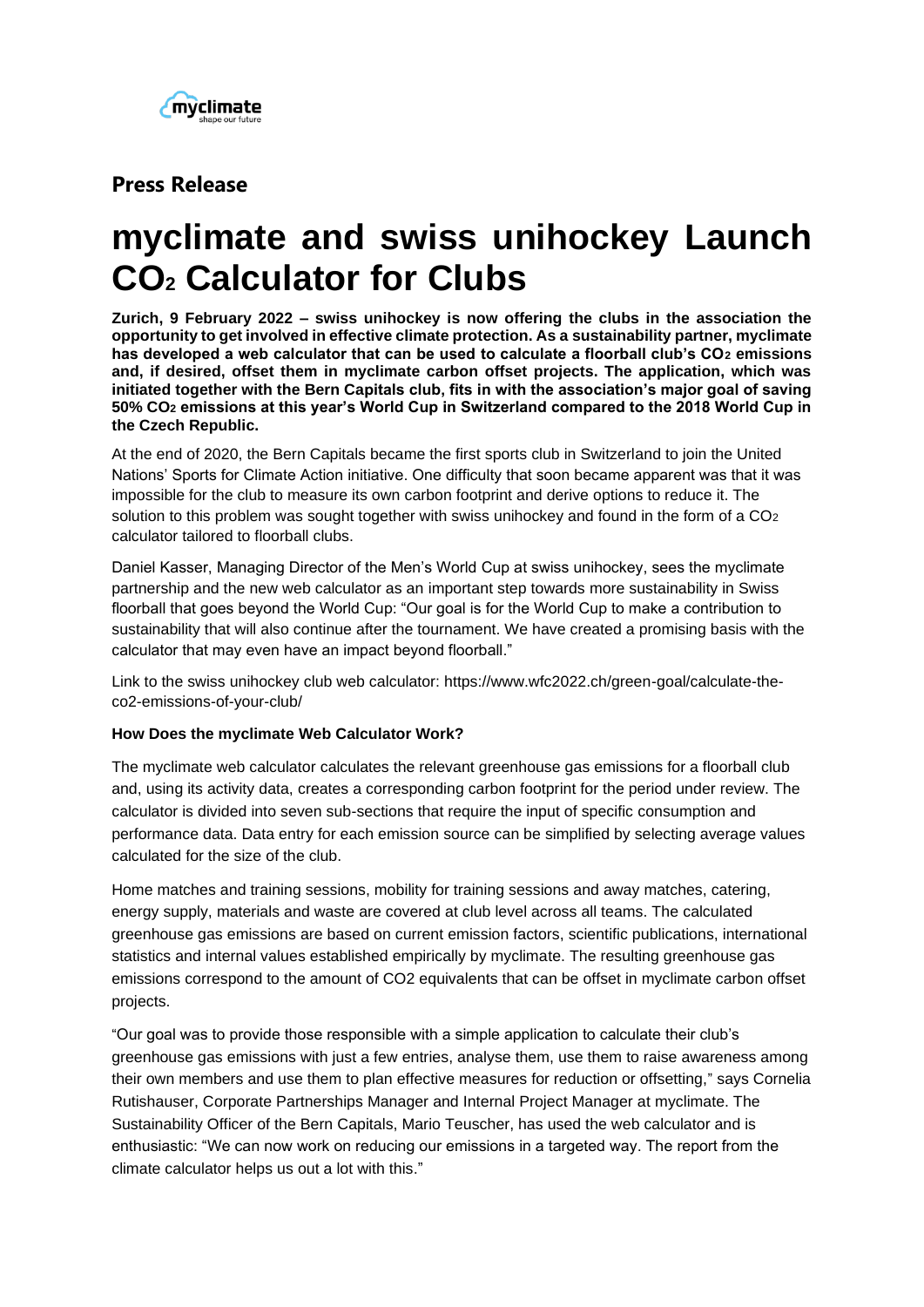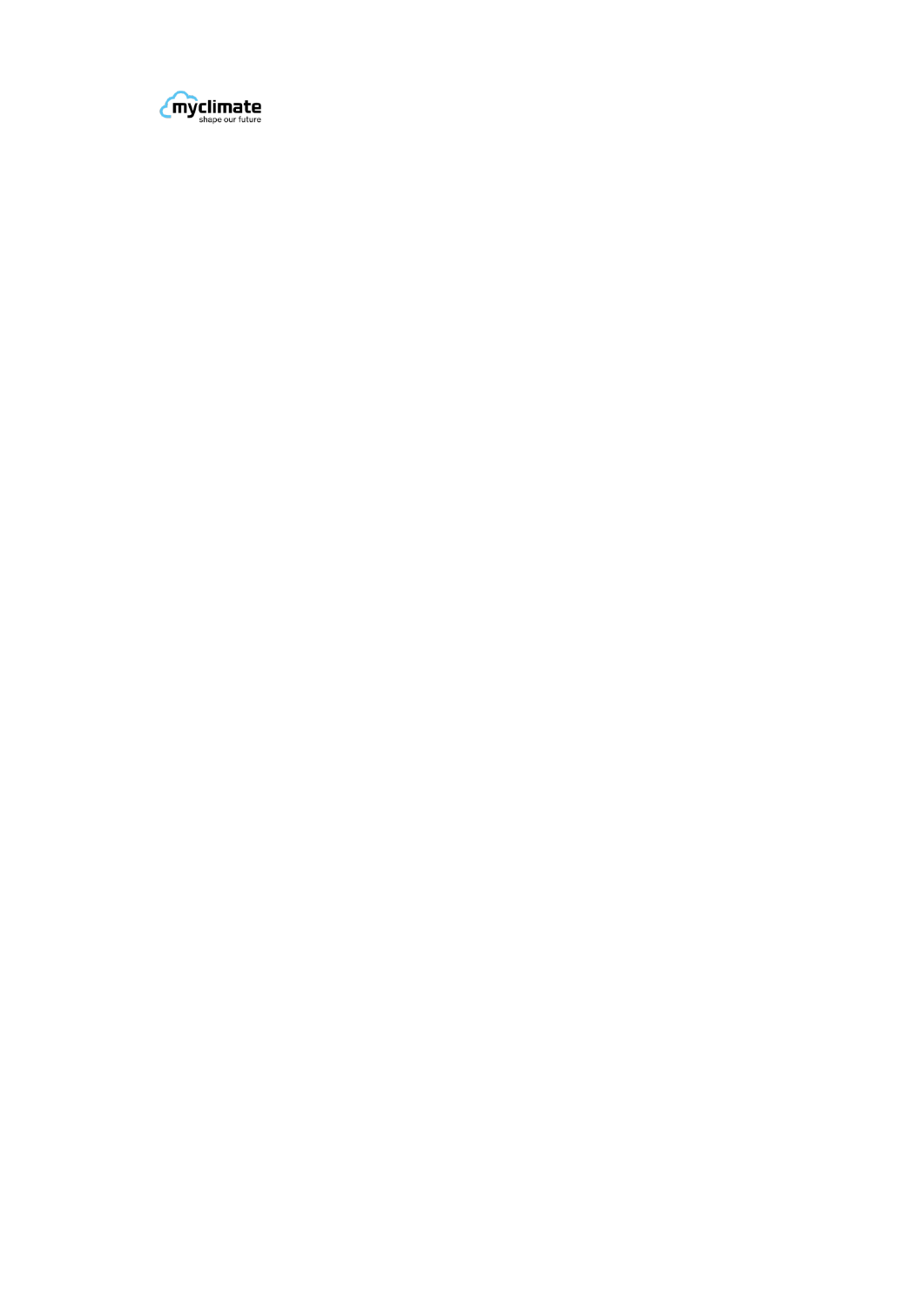

### **For further information and interviews, please contact:**

Kai Landwehr Fisch Fabienne Fisch Tel. +41 44 500 37 61 Tel. +41 31 330 24 44 www.myclimate.org www.swissunihockey.ch

myclimate Media Spokesperson Swiss Unihockey Media [kai.landwehr@myclimate.org](mailto:kai.landwehr@myclimate.org) [fabienne.fisch@swissunihockey.ch](mailto:fabienne.fisch@swissunihockey.ch)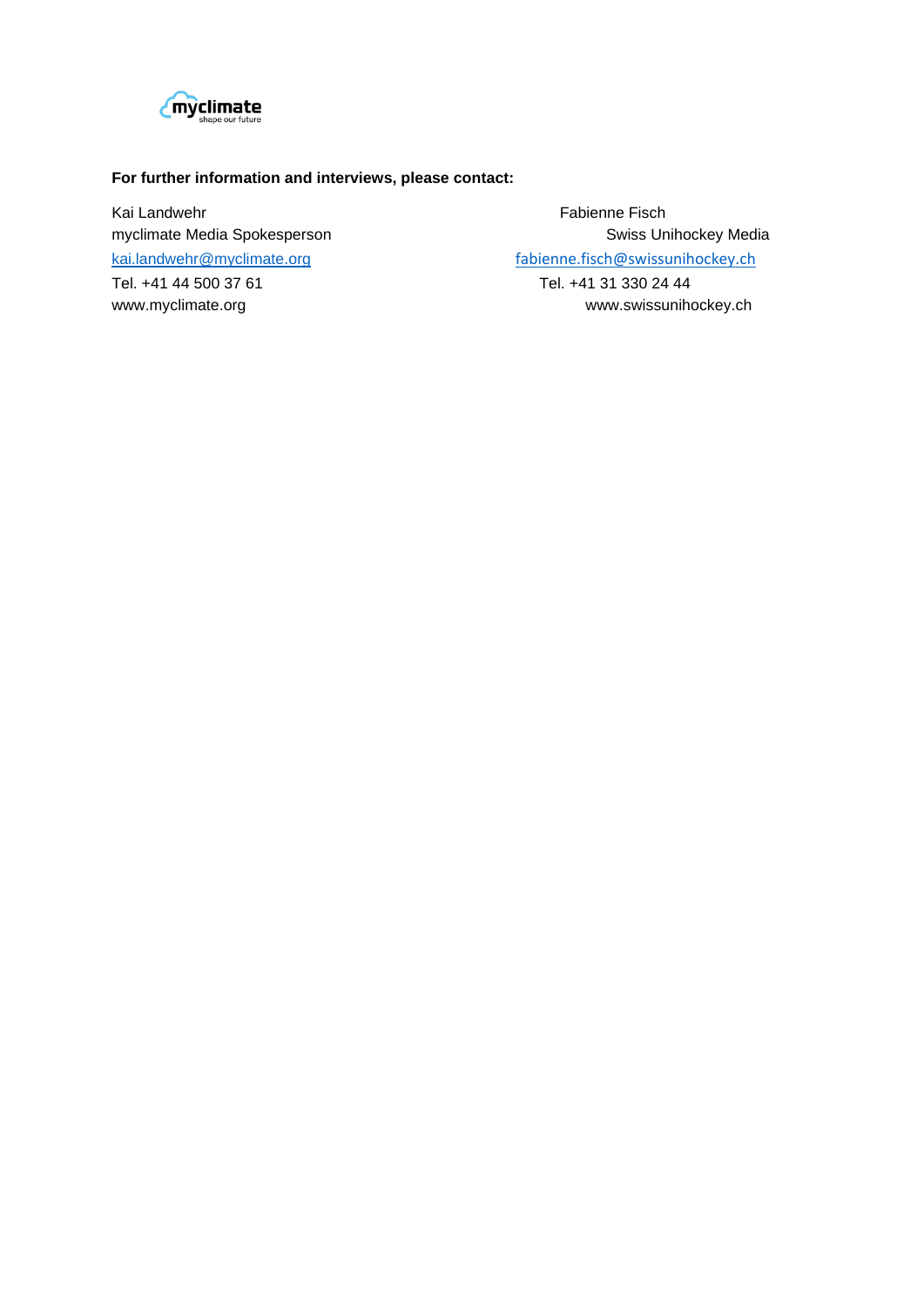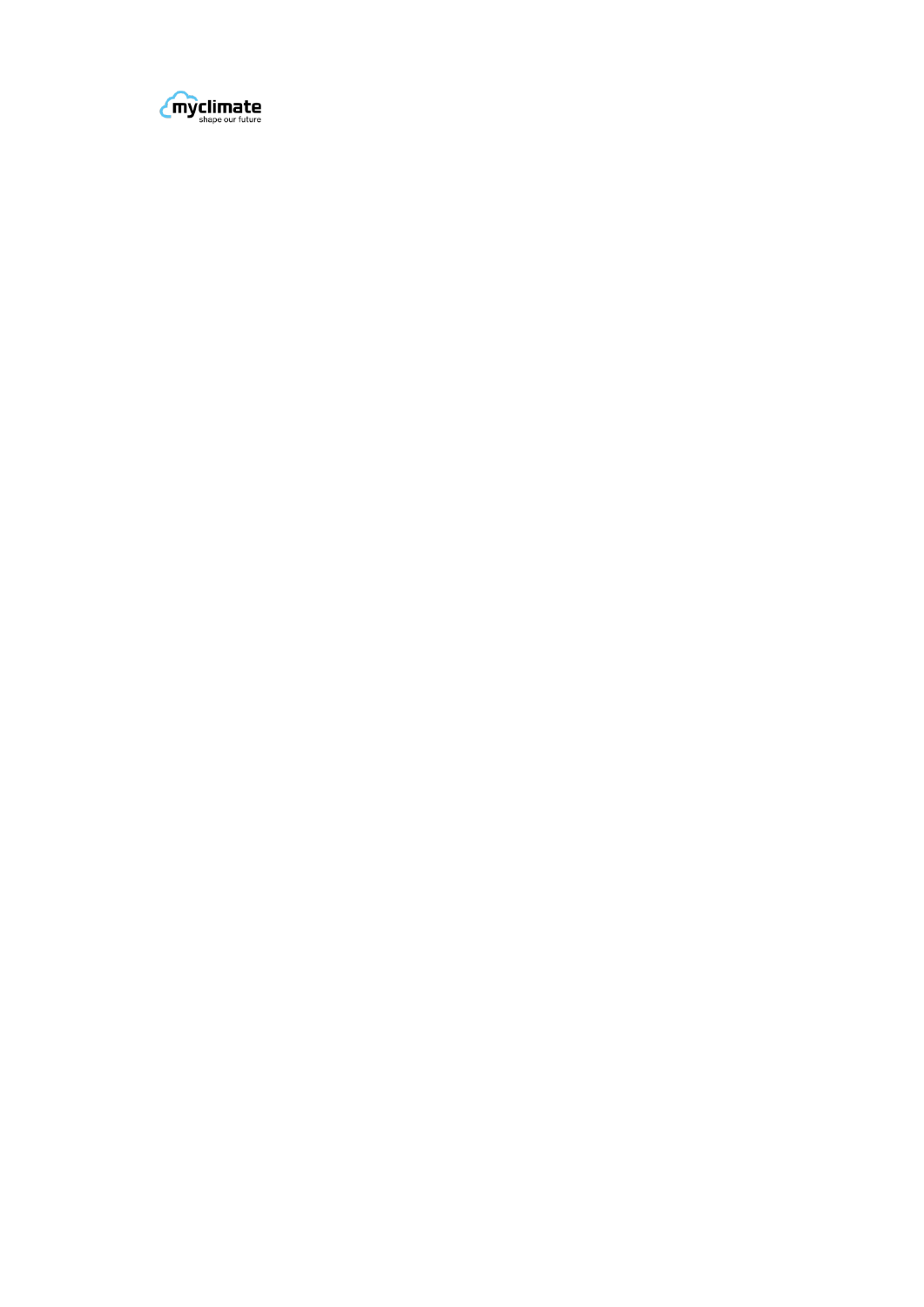

#### Über myclimate

myclimate ist Partner für wirksamen Klimaschutz - global und lokal. Gemeinsam mit Partnern aus der Wirtschaft sowie Privatpersonen will myclimate durch Beratungs- und Bildungsangebote sowie eigene Projekte die Zukunft der Welt gestalten. Dies verfolgt myclimate als gemeinnützige Organisation marktorientiert und kundenfokussiert.

Die internationale Initiative mit Schweizer Wurzeln gehört weltweit zu den Qualitätsführern von freiwilligen CO2-Kompensationsmassnahmen. Zum Kundenkreis zählen grosse. mittlere und kleine Unternehmen, die öffentliche Verwaltung. Non-Profit Organisationen. Veranstalter sowie Privatpersonen. Über Partnerorganisationen ist myclimate in weiteren Ländern wie Deutschland, Österreich, Schweden oder Norwegen vertreten. Gleichzeitig betreut myclimate von Zürich aus Geschäfts- und Privatkunden weltweit.

Mit Projekten höchster Qualität treibt myclimate weltweit messbaren Klimaschutz und eine nachhaltige Entwicklung voran. Die freiwillige Kompensation von CO2-Emissionen erfolgt in derzeit mehr als 144 Klimaschutzprojekten in 41 Ländern. Dort werden Emissionen reduziert, indem fossile Energieguellen durch erneuerbare Energien ersetzt, lokale Aufforstungsmassnahmen mit Kleinbauern umgesetzt und energieeffiziente Technologien implementiert werden, myclimate-Klimaschutzprojekte erfüllen höchste Standards (Gold Standard, Plan Vivo) und leisten neben der Reduktion von Treibhausgasen nachweislich lokal und regional einen positiven Beitrag zur nachhaltigen Entwicklung.

myclimate ermutigt mit handlungsorientierten und interaktiven Bildungsangeboten jede und jeden, einen Beitrag für unsere Zukunft zu leisten. Mit diesem Ziel wurden bereits in der Schweiz mehr als 25'000 Schülerinnen und Schüler und 10'000 Lernende erreicht, sowie ein weltweites Netzwerk von 1'600 Studierenden und Young Professionals etabliert. Darüber hinaus berät die Stiftung zu integriertem Klimaschutz mit greifbarem Mehrwert. Im Geschäftsfeld CO<sub>2</sub>- und Ressourcen Management unterstützt myclimate Firmen mit Beratung, Analysen, IT-Tools und Labels. Angebote reichen von einfachen Carbon Footprints (Emissionsberechnungen) auf Unternehmensebene bis zu ausführlichen Ökobilanzierungen von Produkten. Erfahrene Berater helfen beim Identifizieren und Erschliessen von Potentialen in den Bereichen Energie- und Ressourceneffizienz.

Die myclimate-Klimaschutzprojekte haben seit Bestehen der Stiftung Tausende von Jobs geschaffen, die Biodiversität geschützt und die allgemeinen Lebensumstände Hunderttausender Menschen verbessert. Nicht zuletzt deswegen hebt das deutsche Umweltbundesamt myclimate als Anbieter für die freiwillige CO2-Kompensation explizit hervor. Sowohl 2015 als auch 2012 wurden je zwei myclimate-Projekte vom Sekretariat der UN-Klimarahmenkonvention (UNFCCC) zu sogenannten «Game Changing Climate Lighthouse Activities» ernannt und an den UN-Klimakonferenzen in Paris und Doha von UN-Generalsekretär Ban Ki-Moon persönlich geehrt. Weiter gewann das myclimate-Bildungsprojekt «Klimalokal» 2012 den Milestone-Preis, die höchste Auszeichnung im Schweizer Tourismus. Im Mai 2016 wurde myclimate mit dem Schweizer Nachhaltigkeitspreis «PrixEco» ausgezeichnet.

www.myclimate.org / instagram.com/myclimate / facebook.com/myclimate / twitter.com/myclimate